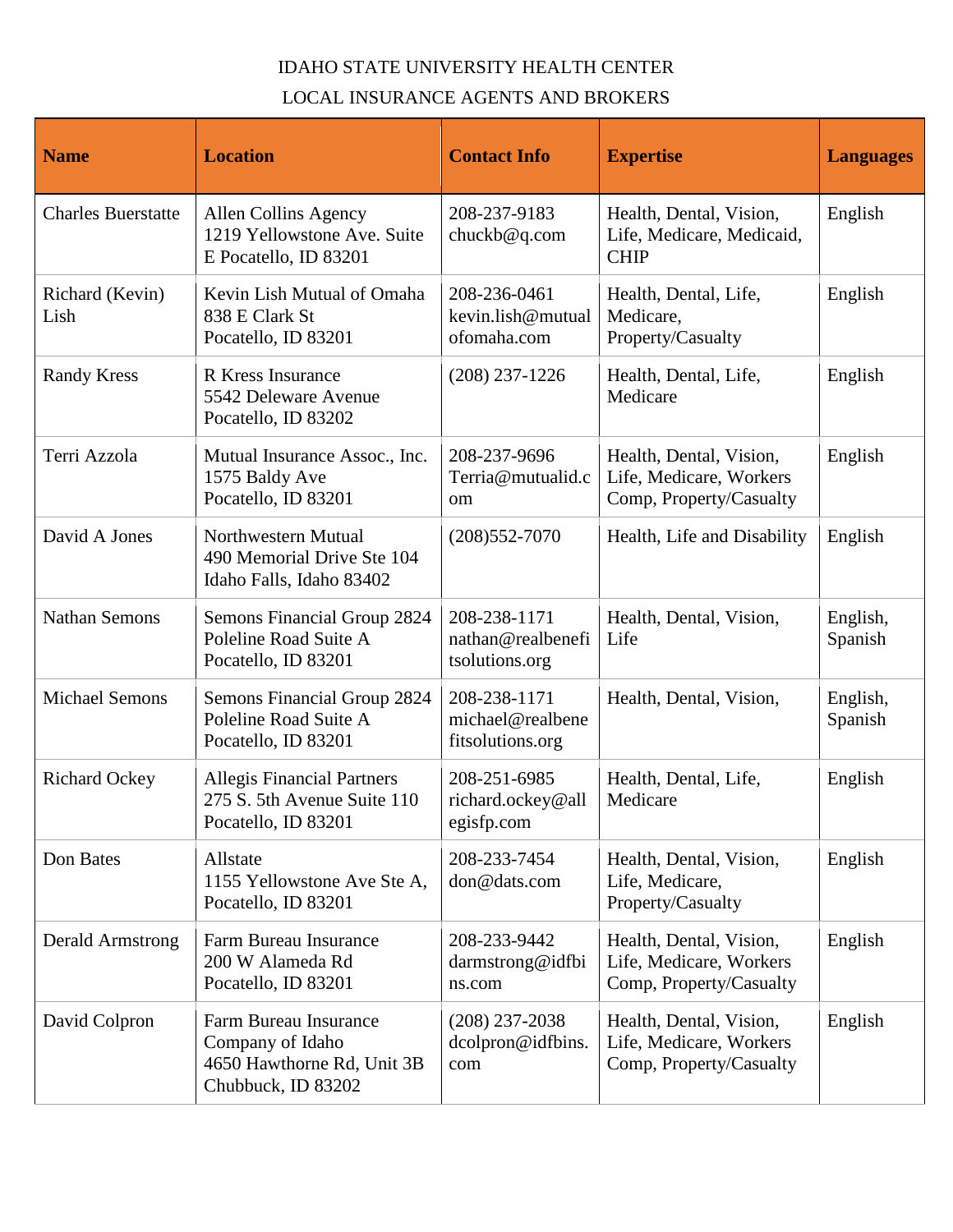| Erica Catt                 | Farm Bureau Insurance<br>200 W Alameda Rd<br>Pocatello, ID 83201                        | 208-233-9442<br>ecatt@idfbins.com                  | Health, Dental, Vision,<br>Life, Property/Casualty                  | English                           |
|----------------------------|-----------------------------------------------------------------------------------------|----------------------------------------------------|---------------------------------------------------------------------|-----------------------------------|
| <b>Trent Sutton</b>        | <b>Real Benefit Solutions</b><br>2824 Poleline Rd Ste A<br>Pocatello, ID 83201          | 208-238-1171<br>trent@idahomarke<br>tplace.org     | Health, Dental, Vision,<br>Life, Medicare, Medicaid                 | English                           |
| <b>Gerard Perkin</b>       | <b>Wealth Strategies, LLC</b><br>1098 Petersburg Ave<br>Chubbuck, ID 83202              | 208-269-0852<br>gerard@gerardper<br>kins.com       | Health, Dental, Vision,<br>Life, Medicare                           | English                           |
| <b>Tim Marks</b>           | Mutual Insurance Assoc., Inc.<br>1575 Baldy Ave Pocatello, ID<br>83201                  | 208-237-9696<br>timm@mutualid.c<br>om              | Health, Dental, Vision,<br>Life, Workers Comp,<br>Property/Casualty | English                           |
| Mark Semons,<br><b>RHU</b> | <b>Semons Financial Group</b><br>2824 poleline Rd.<br>Pocatello, ID 83201               | 208-604-4709<br>mark@realbenefit<br>solutions.org  | Health, Dental, Vision,<br>Life, Medicare,                          | English,<br>Portugese,<br>Spanish |
| <b>Robert Scovil</b>       | <b>MWA GIA</b><br>427 N Main Ste L<br>Pocatello, Idaho 83204                            | 208-268-7057<br>robert.scovil@mw<br>arep.org       | Health, Dental, Vision,<br>Life, Medicare                           | English                           |
| <b>Matthew Semons</b>      | Semons Financial Group 2824<br>poleline Rd. Pocatello, ID<br>83201                      | 208-238-1171<br>matt@realbenefits<br>olutions.org  | Health, Dental, Vision,<br>Life                                     | English,<br>Portugese             |
| Cary Smith                 | Cary Smith Insurance<br>171 Jefferson Ave<br>Pocatello, ID, ID 83201-3921               | 208-235-1346<br>cs_insurance@hot<br>mail.com       | Health, Medicare                                                    | English                           |
| <b>Brooks Latimore</b>     | Farm Bureau<br>1414 E Center St<br>Pocatello, ID 83201                                  | 208-478-2300<br>blatimore@idfbins<br>.com          | Health, Dental, Vision,<br>Life, Workers Comp,<br>Property/Casualty | English,<br>Bulgarian             |
| <b>Wallace Hicks</b>       | <b>Advantage Plus Service</b><br>Group LLC<br>2133 E. Center St.<br>Pocatello, ID 83201 | 208-233-9700<br>wally.hicks@apser<br>vicegroup.com | Health, Dental, Vision,<br>Life, Medicare                           | English                           |

| <b>Name</b>    | <b>Location</b>              | <b>Contact Info</b> | <b>Expertise</b>        | <b>Languages</b> |
|----------------|------------------------------|---------------------|-------------------------|------------------|
| Douglas Wooley | <b>Cornerstone Financial</b> | 208-233-1901        | Health, Dental, Vision, | English          |
|                | <b>Advisors</b>              | doug@cfaidaho.ne    | Life, Medicare          |                  |
|                | 416 S 4th Ave Pocatello, ID  |                     |                         |                  |
|                | 83201                        |                     |                         |                  |